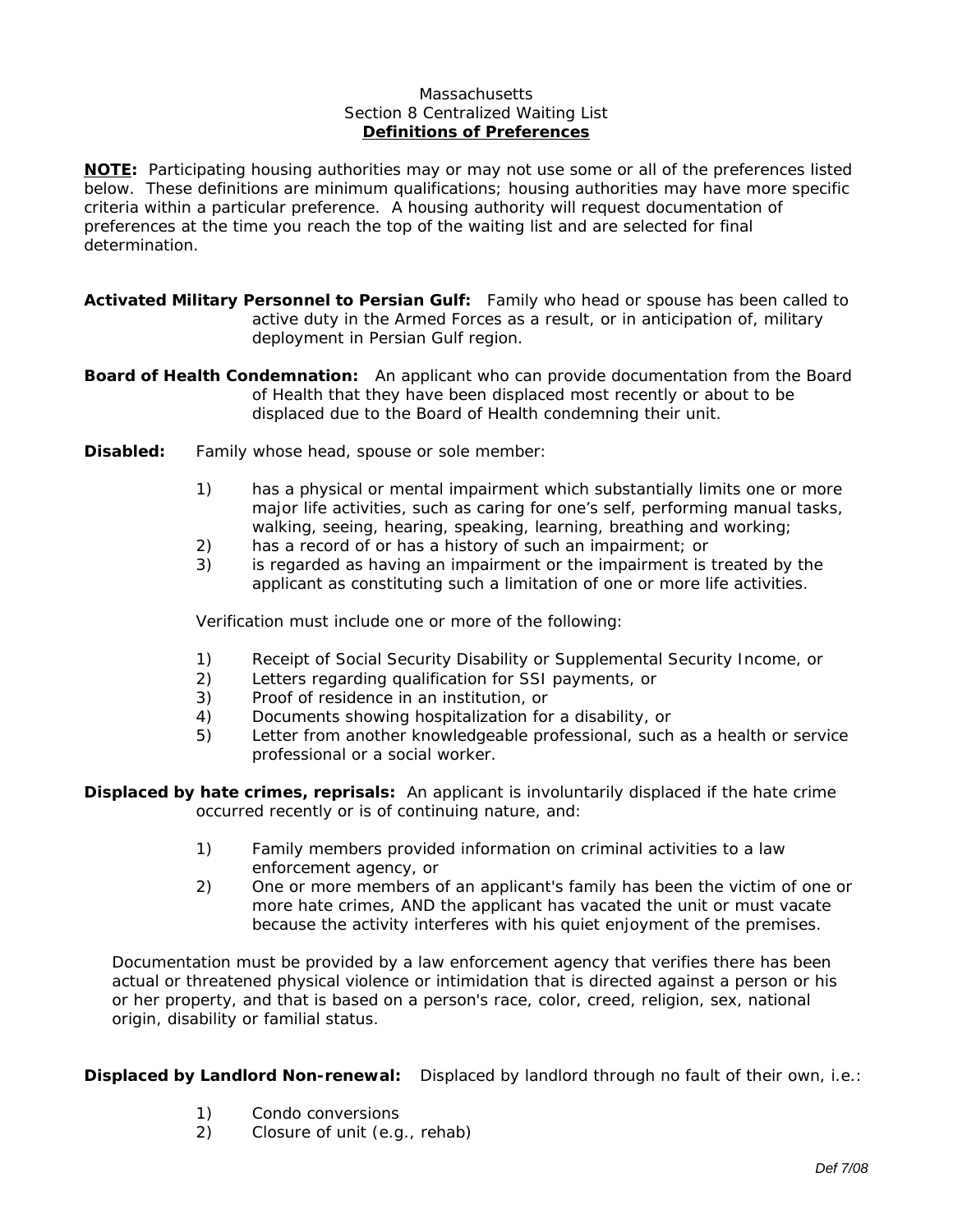- 3) Owner wants unit for personal or family use
- 4) Unit sold with applicant's agreement to vacate upon sale
- 5) Any legally-authorized act that results in owner's taking unit off rental market
- 6) Or any other definition set by a particular housing authority

Verification must include documentation of such action an/or court executed documents.

- **Displace by Natural Disaster:** An applicant who has been displaced by a disaster recognized by the Federal government, which extensively damaged or destroyed their dwelling, i.e. fire, flood or other natural disaster and documented by the local Buildings Department or Board of Health.
- **Displaced by Public Action:** An applicant who has been displaced through governmental action. Verification must be documented by the government agency displacing the applicant.
- **Domestic Violence:** An applicant who vacated their unit because of domestic violence or lives in a unit with a person who engages in violence.

Documented actual or threatened violence directed toward self or member(s) of household by spouse or other member of applicant's household must come from a third party source, i.e. shelter advocate, social worker, law enforcement agency, etc.

The domestic violence should have occurred recently or be of a continuing nature.

**Elderly:** An applicant or spouse who is sixty-two (62) years of age or older.

**Near Elderly (55+):** An applicant or spouse who is at least fifty five (55) but less than sixty-two (62) years of age.

**Extremely Low Income:** An applicant whose gross family income does not exceed 30% of the Median income limit for the highest part of the State (Eastern Worcester County area) by family size, currently:

| l person | 2 person 3 person 4 person |  | 5 person 6 person 7 person 8 person                                              |  |
|----------|----------------------------|--|----------------------------------------------------------------------------------|--|
| \$21,500 |                            |  | \$24,550    \$27,650    \$30,700    \$33,150    \$35,600    \$38,050    \$40,500 |  |

**Health Conditions (disability affecting housing need):** An applicant who is or about to be displaced due to:

- 1) A member of the family has a mobility or other impairment that makes the person unable to use critical elements of the unit, AND
- 2) The owner is not legally obligated to make changes to the unit, or
- 3) Any other definition used by a particular housing authority.
- **Homeless:** Applicant must be currently homeless and must be able to provide third party documentation of their homelessness that they:
	- 1) Lacks fixed, regular, and adequate nighttime residence; OR
	- 2) Has primary nighttime residence that is:

A supervised public or privately operated shelter designated to provide temporary living accommodations. (Welfare Hotels, congregate shelters and transitional housing).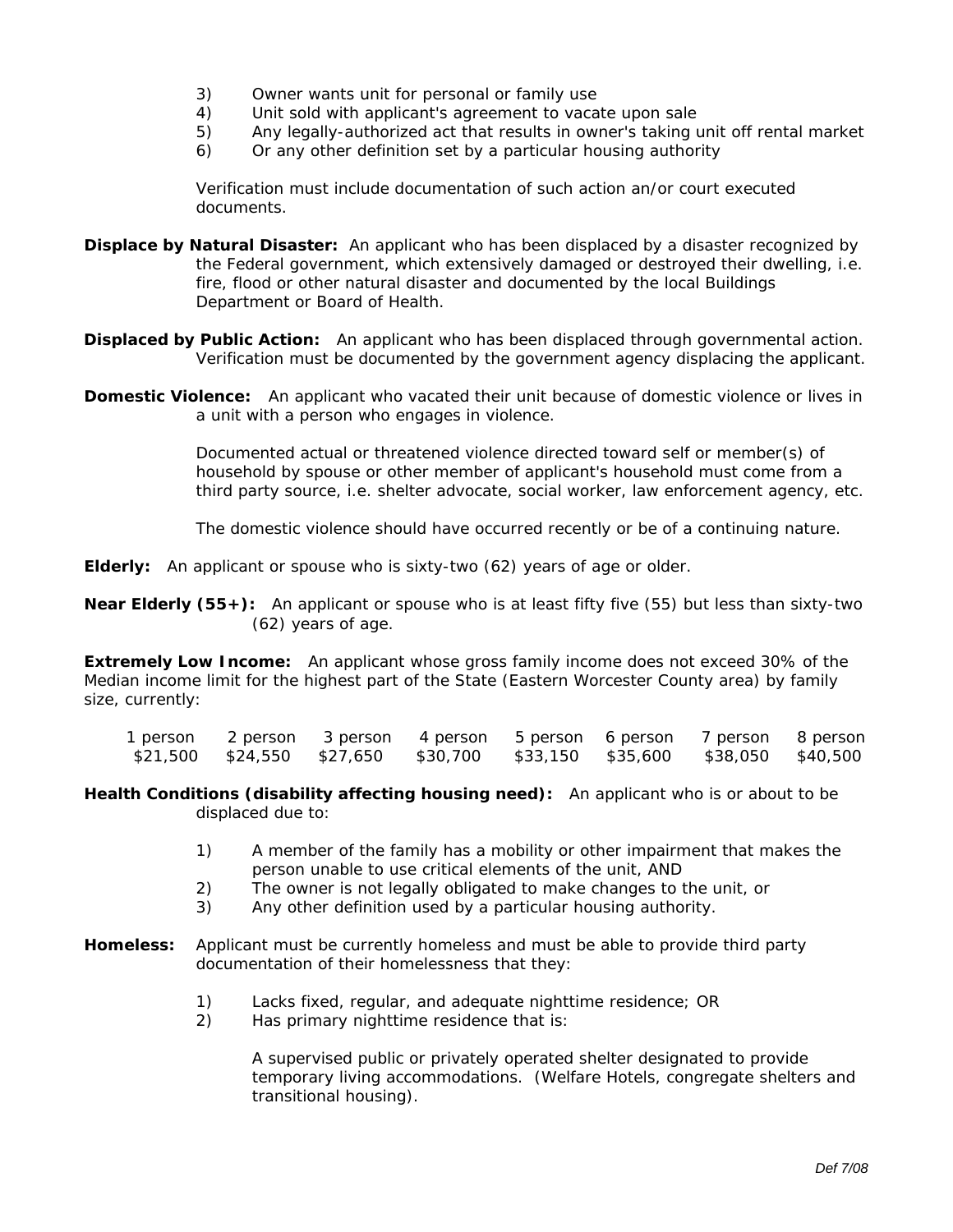An institution that provides temporary residence for individuals intended to be institutionalized (not incarcerated).

A public or private place not designated or normally used as regular sleeping place for humans.

- **Participant in Metco Program in Wayland school:** An applicant with a family member who participates in the Metco Program in a Wayland school is included in the definition of Wayland resident
- **Rent burdened 50% of income:** An applicant who can document that they are paying more than 50% of their monthly gross family adjusted income (adjustments for dependent allowance, medical expenses, etc.) toward monthly housing costs (rent and utilities).
- **Rent burdened 40% of income:** An applicant who can document that they are paying more than 40% of their monthly gross family adjusted income (adjustments for dependent allowance, medical expenses, etc.) toward monthly housing costs (rent and utilities).

**Resident of Greater Chelmsford Area:** An applicant who lives or works in one of the following towns: Chelmsford, Westford, Groton, Dracut, Tyngsboro, Carlisle, Dunstable, Lowell, Townsend and Littleton.

**Resident of Quincy or Adjacent Community:** An applicant who lives or works in the city of Quincy, or an adjacent community which is limited to Boston, Braintree, Milton, Randolph and Weymouth OR who has been hired to work in the city of Quincy or adjacent community at the time of application and at the time of final determination of eligibility and qualification.

**Resident of South Berkshire County:** An applicant who lives or works in one of the following towns: Alford, Becket, Egremont, Great Barrington, Lee, Lenox, Mill River, Monterey, Mount Washington, New Marlborough, Otis, Richmond, Sandisfield, Sheffield, Stockbridge, Tyringham, Washington, West Stockbridge.

**Single Person:** A one-person family if they meet all other eligibility criteria.

This includes an elderly person, disabled person and a single pregnant person.

**Substandard Housing (includes homeless):** Applicant who can document through a third party certified to do so, that:

Applicant resides in a unit that:

1) Does not provide safe and adequate shelter and endangers the health, safety, or well-being of family; or

2) Has one or more critical defects or combination of intermediate defects in sufficient number or extent to require considerable repair or rebuilding (i.e has not satisfied HQS or other regulatory standard used by particular housing authority) .

## OR

Applicant is homeless (see 'Homeless'):

- **Tenants of Project-Based Units:** An applicant who currently resides in a unit that has been designated for Project-Based Assistance. This Preference selection must be accompanied by a letter of verification from the designated Project-Based landlord.
- **Clients for Project-Based Units:** An applicant who has met the qualifications of a designated Project-based unit. This Preference selection must be accompanied by a letter of verification from the designated Project-Based landlord.